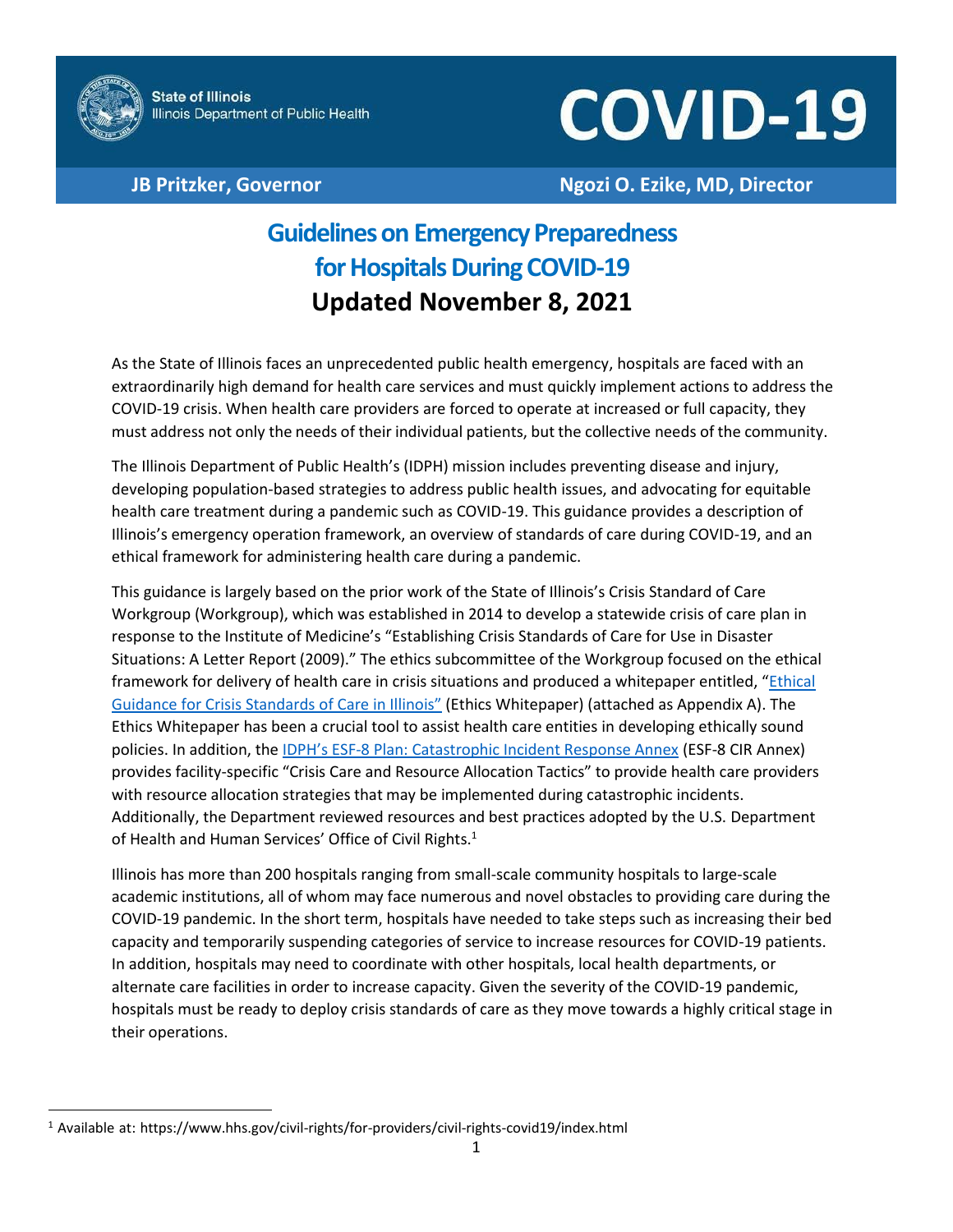# <span id="page-1-2"></span>**I. Illinois's Emergency Operations Framework**

Gubernatorial Disaster Proclamations declaring a public health emergency caused by the COVID-19 pandemic have been in effect since March 202[0.](#page-1-0)<sup>1</sup> With the issuance of the Gubernatorial Disaster Proclamations, IDPH activated the Illinois Emergency Operations Plan (IEOP)<sup>2</sup> and th[e Emergency](https://dph.illinois.gov/content/dam/soi/en/web/idph/covid19/healthcare-providers/idph-esf-8-plan-2018.pdf) [Support Function 8 Plan](http://www.dph.illinois.gov/sites/default/files/publications/idph-esf-8-plan-2018-final-public-version-032718.pdf) (ESF-8).<sup>3</sup> [ID](#page-1-1)PH also activated the ESF-8 CIR Anne[x,](#page-1-2)<sup>4</sup> which describes the responsibilities of various stakeholders in response to a catastrophic incident such as a public health emergency. Together, these plans outline the activation of state resources when hospitals are overburdened and in need of governmental assistance.

Activation of the IEOP and ESF-8 allows the State to release resources from the State or national stockpile and engage in coordination tactics with various state and local partners. The Illinois Emergency Management Agency (IEMA), the Illinois Medical Emergency Response Team (IMERT), and the Federal Emergency Management Agency (FEMA) have all been deployed to assist hospitals in their response to the COVID-19 pandemic.

Regional health care coalitions are groups of hospital, local health departments, and emergency management personnel that also serve a pivotal role in assisting during a pandemic or disaster and are a crucial resource to hospitals when they are experiencing surges or resource limitations. Each regional health care coalition has a regional hospital coordinating center (RHCC) which serves as the lead entity responsible for coordinating health and medical emergency response in its region. Specifically, RHCCs, in coordination with the regional health care coalition, can coordinate distribution of resources during a public health emergency to hospitals and health care providers. Hospitals should actively utilize their RHCCs to offset shortages and avoid moving towards crisis standards of care.

Each hospital must have a medical disaster preparedness and response plan that contains responses related to a catastrophic incident (referred to as disaster response plan). Disaster response plans should anticipate the need for crisis levels of care, which may be required when standard space, staff, or supplies are unavailable, and providers must implement alternate methods or interventions in order to provide a sufficient level of care. Hospitals should activate crisis care when resources are exhausted and pre-identified triggers have been reached as described in the ESF-8 CIR Annex.

On April 16, 2020, IDPH notified the State Emergency Operations Center (SEOC) that hospitals may need to implement crisis standards of care pursuant to their disaster response plans. Each hospital must notify IDPH when it activates its disaster response plan. Hospitals can provide such notification by informing the RHCC that its disaster response plan has been activated. The RHCC will notify the IDPH Regional Emergency Medical Services Coordinator (REMSC), who will notify IDPH's Incident Command. Hospitals should provide such notifications using the Catastrophic Medical Incident Response Form from

- <span id="page-1-0"></span><sup>1</sup> Gubernatorial Disaster Proclamations and related executive orders available at
- <https://coronavirus.illinois.gov/resources/executive-orders.html>
- <span id="page-1-1"></span><sup>2</sup> Information about the Illinois Emergency Operations Plan (IEOP) is available at: <https://www2.illinois.gov/iema/Preparedness/Pages/IEOP.aspx>
- <sup>3</sup> Illinois Dep't of Public Health, "Emergency Support Function 8 (ESF-8) Plan," Feb. 2018, available at:

<https://dph.illinois.gov/content/dam/soi/en/web/idph/covid19/healthcare-providers/idph-esf-8-plan-2018.pdf> 4 Illinois Dep't of Public Health, "ESF-8 Plan: Catastrophic Incident Response Annex," March 2018, available at: [https://dph.illinois.gov/content/dam/soi/en/web/idph/covid19/healthcare-providers/catastrophic-incident](https://dph.illinois.gov/content/dam/soi/en/web/idph/covid19/healthcare-providers/catastrophic-incident-response-annex.pdf)[response-annex.pdf](https://dph.illinois.gov/content/dam/soi/en/web/idph/covid19/healthcare-providers/catastrophic-incident-response-annex.pdf)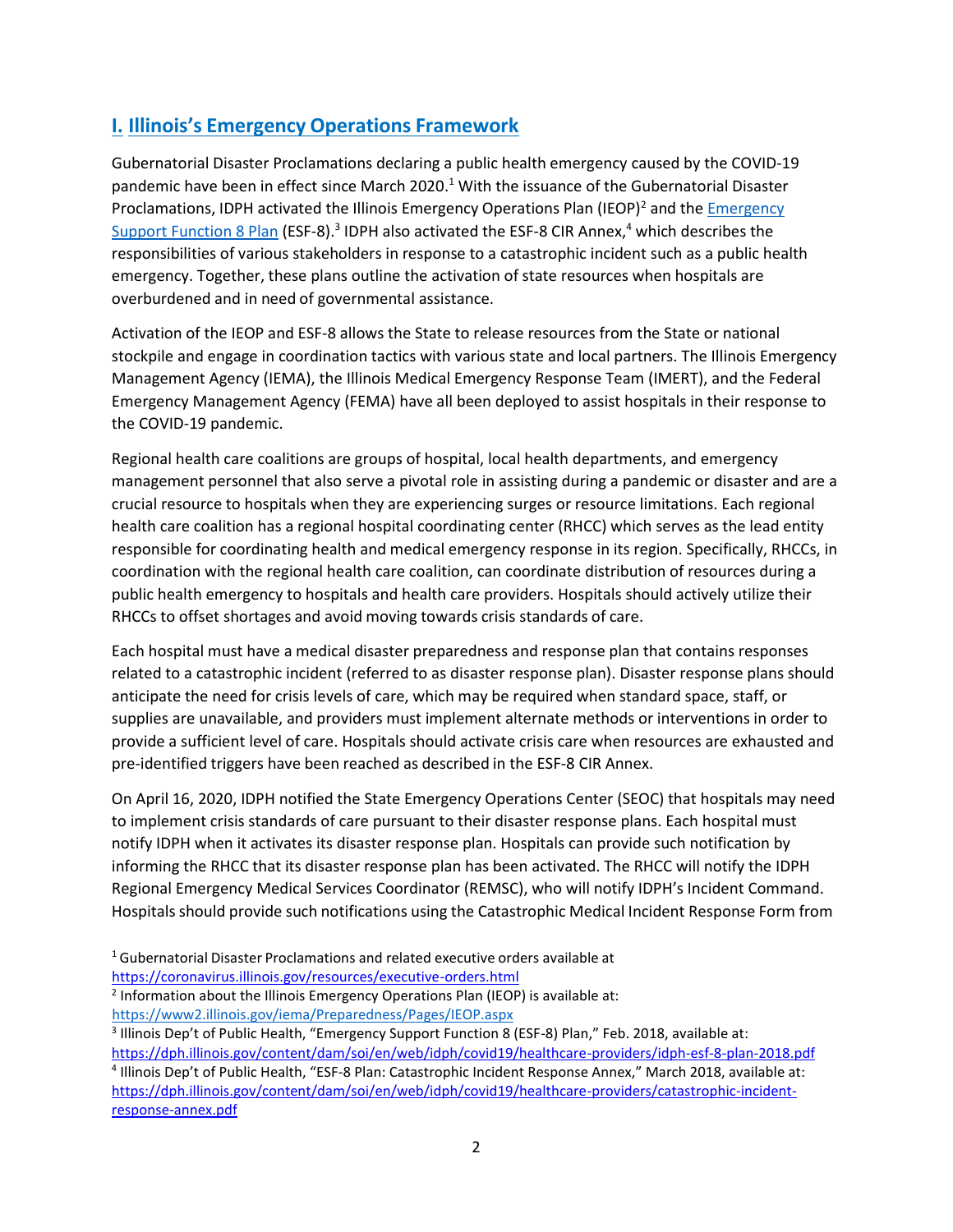the ESF-8 CIR Annex (Attachment 4[\).](#page-2-0)<sup>5</sup> The form assists in communicating vital information to all healthcare and emergency management partners during a disaster in a uniform manner. The ESF-8 CIR Annex (Attachment 5) also provides a Catastrophic Incident Management Pathway that outlines common communication pathways for the sharing of vital information, including communications to IDPH and other partner[s.](#page-2-1) 6

Because the COVID-19 pandemic will hit regions of the State in different phases, each hospital, in consultation with their local health department, RHCC, IDPH, and their regional health care coalition, are best equipped to assess whether and when crisis standards of care are required in their own institution.

# **II. Standards of Care During the COVID-19 Pandemic**

In evaluating necessary changes to the delivery of health care services, hospitals follow a tiered system that escalates from conventional to contingency to crisis standards. Conventional care in a hospital is a stable phase where patients are treated with the usual standard of care.<sup>[7](#page-2-2)</sup> During such a phase, hospitals have adequate patient care space, appropriate staffing, and sufficient supplies. As hospital resources become strained due to a pandemic such as COVID-19, the hospital may move to a contingency level of care, during which hospitals will experience increased hospitalizations and intensified demands on staff. At the extreme stages of a pandemic, hospitals may need to effectuate a crisis standard of care, which will be needed when the demands for space, supplies, and staffing are highly disproportionate to the available resources such that the hospital is forced to ration supplies and modify its standards of care. Specifically, crisis standards of care are "a substantial change in usual healthcare operations and the level of care it is possible to deliver, which is made necessary by a pervasive (e.g., pandemic influenza) or catastrophic (e.g., earthquake, hurricane) disaster."[8](#page-2-3)

Hospitals implement crisis standards of care to identify how to deliver the best care possible given the extenuating circumstances, including when there are significant risks to patient safet[y.](#page-2-4)<sup>9</sup> Crisis care standards should be triggered based on the "exhaustion of specific operational resources that require a community, rather than an individual, view be taken in regard to resource allocation strategies."[10](#page-2-5) During this stage, hospitals may seek governmental intervention, legal and regulatory support, and coordination with other health care provider[s.](#page-2-6) 11

<span id="page-2-0"></span>\_\_\_\_\_\_\_\_\_\_\_\_\_\_\_\_\_\_\_\_\_\_\_\_\_\_\_\_\_\_\_\_\_\_\_\_\_

<sup>5</sup> *Id.* at 28.

<span id="page-2-2"></span><span id="page-2-1"></span><sup>6</sup> *Id.* at 29.

<span id="page-2-3"></span> $7$  The flow chart in Figure 1 is modified from a chart established by the Institute of Medicine, now known as National Academies of Science (IOM/NAM).

<sup>8</sup> Institute of Medicine. (2012). *Crisis Standards of Care: A Systems Framework for Catastrophic Disaster Response: Volume 1: Introduction and CSC Framework*. Washington, DC: The National Academies Press. <https://doi.org/10.17226/13351>

<span id="page-2-5"></span><span id="page-2-4"></span><sup>9</sup> *Id*.

<sup>&</sup>lt;sup>10</sup> Committee on Crisis Standards of Care: A Toolkit for Indicators and Triggers; Board on Health Sciences Policy; Institute of Medicine; Hanfling D, Hick JL, Stroud C, editors. Crisis Standards of Care: A Toolkit for Indicators and Triggers. Washington (DC): National Academies Press (US); 2013 Sep. 27. 2, Indicators and Triggers. Available at: <https://www.ncbi.nlm.nih.gov/books/NBK202381/>

<span id="page-2-6"></span><sup>11</sup> Institute of Medicine. (2012). *Crisis Standards of Care: A Systems Framework for Catastrophic Disaster Response: Volume 1: Introduction and CSC Framework*. Washington, DC: The National Academies Press. <https://doi.org/10.17226/13351>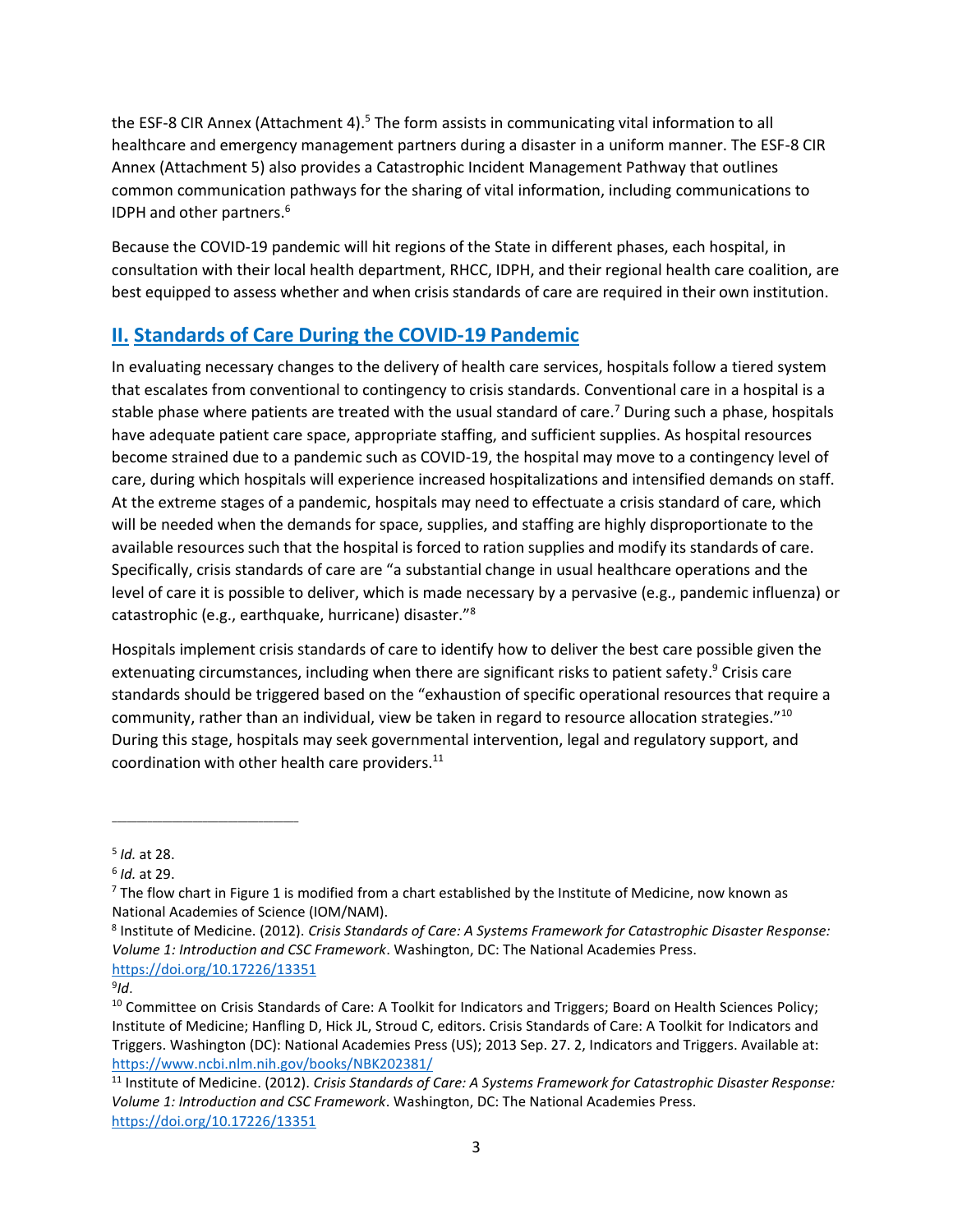The COVID-19 pandemic may lead to such a depletion of resources that many hospitals may need to activate crisis standards of care, although hospitals may determine that it is not necessary to implement a crisis standard of care for all elements of care at the same time. As an example, "certain medications may be in critical shortage, but staff and space are adequate. Providers should be encouraged to identify the specific issue and the relevant coping strategies to balance supply and demand and adjust as required."[12](#page-3-0) Hospitals may use the following guideposts in applying crisis care:

- 1) Crisis care should cover strategies that *extend or go beyond* surge capacity plan[s.](#page-3-1) <sup>13</sup> Surge capacity is generally described as the ability to evaluate and care for a markedly increased volume of patients—one that challenges or exceeds normal operating capacity.
- 2) Crisis care is likely to be activated during long-term events such as a pandemic like COVID-19 when there is no practical way to obtain critical resources.
- 3) Crisis care does not allow hospitals to delay patient care; the critical nature of the necessary health care will force immediate decisions.
- 4) Crisis care must gradually move backwards to contingency or conventional care as additional resources become available such as medication, equipment, and staffing.
- 5) Crisis care strategies should be updated throughout a crisis as needed, depending on ongoing resource shortages or increases.

[https://www.health.state.mn.us/communities/ep/surge/crisis/framework\\_healthcare.pdf](https://www.health.state.mn.us/communities/ep/surge/crisis/framework_healthcare.pdf)

<span id="page-3-0"></span><sup>&</sup>lt;sup>12</sup> Hick, J. L., D. Hanfling, M. K. Wynia, and A. T. Pavia. 2020. Duty to Plan: Health Care, Crisis Standards of Care, and Novel Coronavirus SARS-CoV-2. *NAM Perspectives.* Discussion paper. National Academy of Medicine. Washington, DC. <https://doi.org/10.31478/202003b>

<span id="page-3-1"></span><sup>13</sup>Minnesota Department of Health, "Minnesota Crisis Standards of Care Framework, Health Care Facility Surge Operations and Crisis Care," March 2020, available at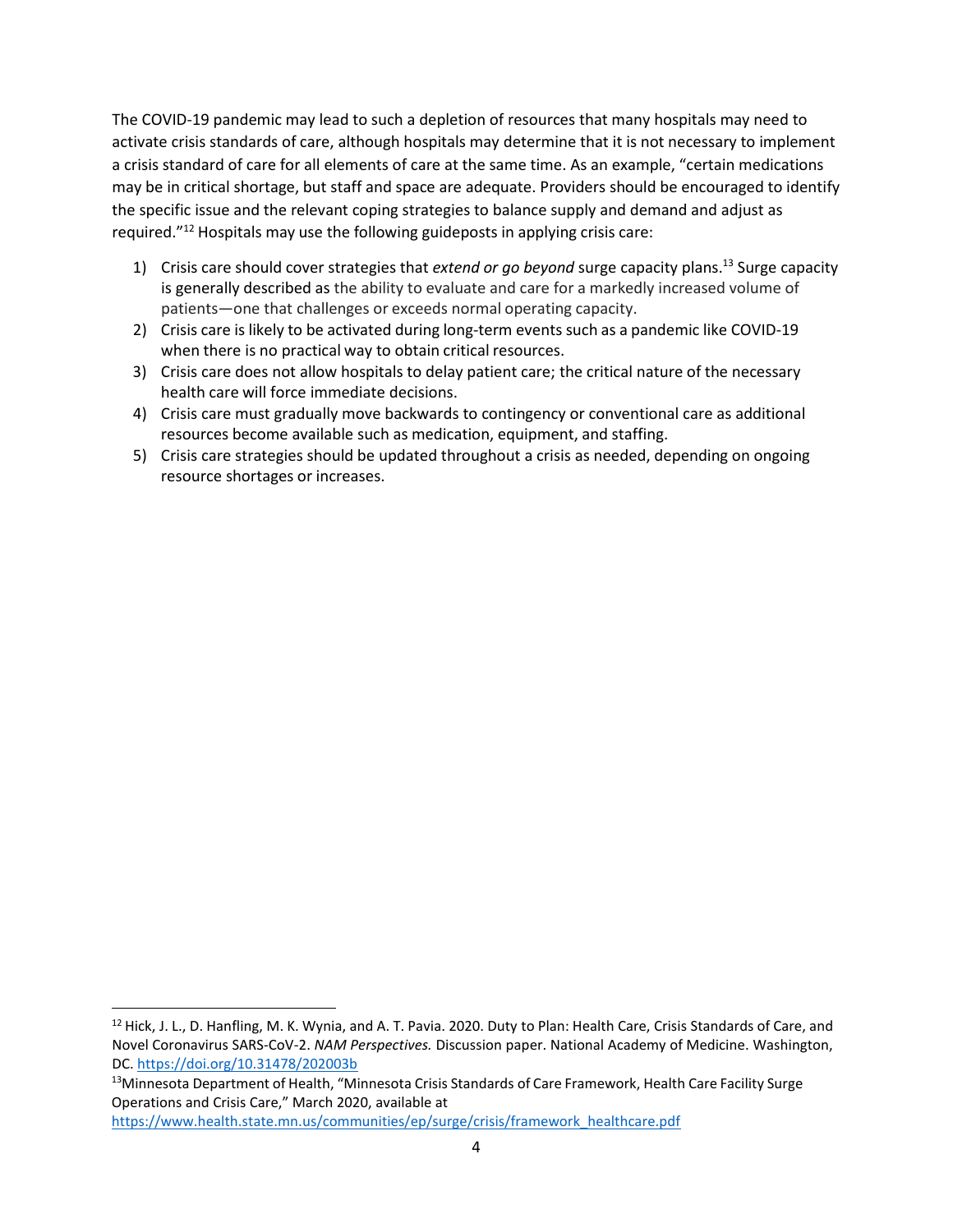# **III. Ethical Principles and Crisis Standards of Care for COVID-19**

In responding to the COVID-19 pandemic, hospitals must make decisions about the delivery of care within an ethical framework. When faced with matters of life and death, decisionmakers must operate from agreed-upon principles of fairness, equity, and non-discrimination. Hospitals have an affirmative duty to plan for disaster and emergency responses in order to protect the greater good.

As health care providers review their crisis standards of care, the following ethical framework should guide patient care and allocation of resources:

- **Trustworthiness.** Hospitals must foster trust, paying special attention to relationships that differ in terms of power, voice, and influence (e.g., administration/staff, clinician/patient/family).
- **Fidelity to and non-abandonment of patients, staff, and community**. Hospitals must ensure the dignity and comfort of all patients, even when they cannot ensure that all of their needs are optimally fulfilled.
- **EXEDER FIRE 2018 ISS PEREFEE THE PERETA PERETA FIRE PROTATION IS PERETA FIRENT PROTATION B** Benefital **Protential** benefits, harms, and risks associated with clinical treatments with particular attention paid to ensuring the availability of supportive and palliative care to all.
- **Equity, fairness, and justice**. Hospitals should distribute essential health care supplies pursuant to a prospectively determined ethics framework. The framework may evolve as the pandemic and means to address it change. Processes should be transparent and take into consideration the voices and perspectives of those who are most affected and most vulnerable.
- **Privacy/Confidentiality**. Hospitals must protect patient privacy and ensure the confidentiality of communications required by conventional care standards. Crisis standards of care do not weaken fundamental obligations to protect the privacy and confidentiality of patient information.
- **Solidarity and community**. Hospitals must be guided by a principle of dignity for all persons and a shared responsibility for and to one another.
- **EXECT Stewardship of resources.** Hospitals must protect and conserve available resources in order to fulfill their obligations to provide essential patient car[e.](#page-4-0)<sup>15</sup>

The State of Illinois's Ethics Whitepaper and the ESF-8 CIR Annex provide essential guidance to hospitals during implementation of crisis standards of care, including the importance of non-discrimination in the delivery of health care, the ethical conservation and distribution of scarce resources, and the composition and role of triage teams.

<sup>&</sup>lt;sup>14</sup> State of Illinois. (2020). Executive Order 2020-19. Retrieved from [https://www2.illinois.gov/Pages/Executive-](https://www2.illinois.gov/Pages/Executive-Orders/ExecutiveOrder2020-19.aspx)[Orders/ExecutiveOrder2020-19.aspx](https://www2.illinois.gov/Pages/Executive-Orders/ExecutiveOrder2020-19.aspx)

<span id="page-4-0"></span><sup>15</sup> University of Virginia Health System Ethics Committee. (2020, Mar. 26). *Ethical Framework and Recommendations for COVID-19 Resources Allocation When Scarcity is Anticipated*, available at [https://med.virginia.edu/biomedical-ethics/wp-content/uploads/sites/129/2020/03/Ethical-Framework-for-Co](https://med.virginia.edu/biomedical-ethics/wp-content/uploads/sites/129/2020/03/Ethical-Framework-for-Co-vid-19-Resources-Allocation-3.26.20.pdf)[vid-19-Resources-Allocation-3.26.20.pdf](https://med.virginia.edu/biomedical-ethics/wp-content/uploads/sites/129/2020/03/Ethical-Framework-for-Co-vid-19-Resources-Allocation-3.26.20.pdf)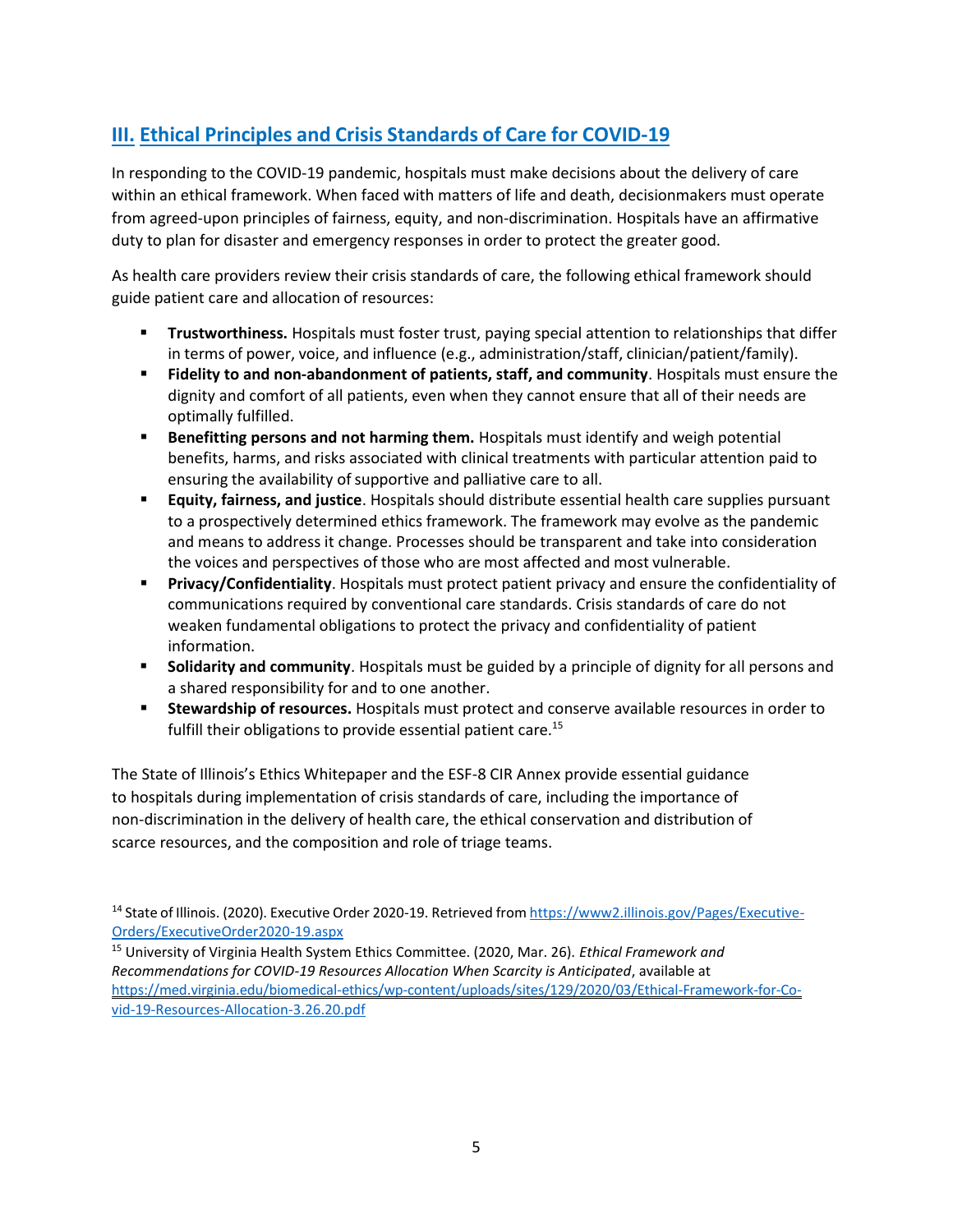## **A. Non-Discrimination in the Delivery of Health Care**

An ethical framework does not permit withholding treatment or prioritizing resources based on one factor, judgments that some individuals have a higher quality or value of life than others, or judgments about greater "social value" in comparison to others. As noted by the Illinois Ethics Subcommittee, "every personal effort must be made not to distribute services on the basis of gender, race, ethnicity, citizenship, national origin, religious belief, sexual orientation, cisgender/transgender status, social value, pre-existing physical or mental disability unrelated to the medical diagnosis or need, or socioeconomic status." <sup>16</sup> On April 10, 2020, the Office of the Governor of Illinois, along with IDPH, the Illinois Department of Human Services, Illinois Department on Aging, and the Department of Human Rights issue[d Guidance Relating to Non-Discrimination in Medical Treatment for Novel Coronavirus](https://www2.illinois.gov/dhr/Documents/FINAL%20Guidance%20Relating%20to%20Non-Discrimination%20in%20Medical%20Treatment%204_10_204a.pdf) [2019 \(COVID-19\). T](https://www2.illinois.gov/dhr/Documents/FINAL%20Guidance%20Relating%20to%20Non-Discrimination%20in%20Medical%20Treatment%204_10_204a.pdf)his guidance was supplemented on January 6, 2021, with [Guidance Affirming Non-](https://dph.illinois.gov/covid19/community-guidance/guidance-affirming-non-discrimination-medical-treatment.html)[Discrimination in Medical Treatment, Including Administration of the COVID-19 Vaccine.](https://dph.illinois.gov/covid19/community-guidance/guidance-affirming-non-discrimination-medical-treatment.html) Together these guidance documents provide specific recommendations for the delivery of health care, including COVID-19 vaccinations, in a manner that promotes the fundamental principles of fairness, equity, and non-discrimination. It also highlights the need for hospitals to prevent biased decision-making that could result in discrimination based on disability or exacerbate racial disparities. Hospitals must adopt resource allocation plans and provide health care consistent with civil rights laws that prohibit discrimination in the delivery of health care.

#### **B. Ethical Conservation of Scarce Resources**

Throughout the COVID-19 pandemic, many health care systems in Illinois have faced periods of resource scarcity, such as personal protective equipment, testing materials, and ventilators, and increasing demands for health care workers. Hospitals should prepare for potential resource scarcity by conserving resources where necessary and implementing strategies for shortages of space, supplies, and staff. Hospitals can use the following core strategies to prevent depletion of resources:

- **Prepare**. Pre-shortage actions such as stockpiling essential equipment can minimize the impact of resource scarcity.
- **Substitute**. Identify equivalent drugs, devices, or staff members that can be substituted when ordinary resources are scarce.
- **Adapt**. Use a drug, device, or staff member that will provide sufficient care when typical resources are unavailable.
- **Conserve**. Use less of a resource by lowering dosage or changing utilization practices. Conservation of face masks, medications, or other supplies, where appropriate, may allow hospitals to maintain some adequate level of resources.
- **Re-use**. Re-use items that might ordinarily be considered single use if appropriate sterilization or disinfection is possible.
- Re-allocate. Restrict use of resources to those patients with a greater need.

<sup>&</sup>lt;sup>16</sup> Appendix A, Illinois Crisis Standards of Care Ethics Subcommittee, "Ethical Guidance for Crisis Standards of Care in Illinois."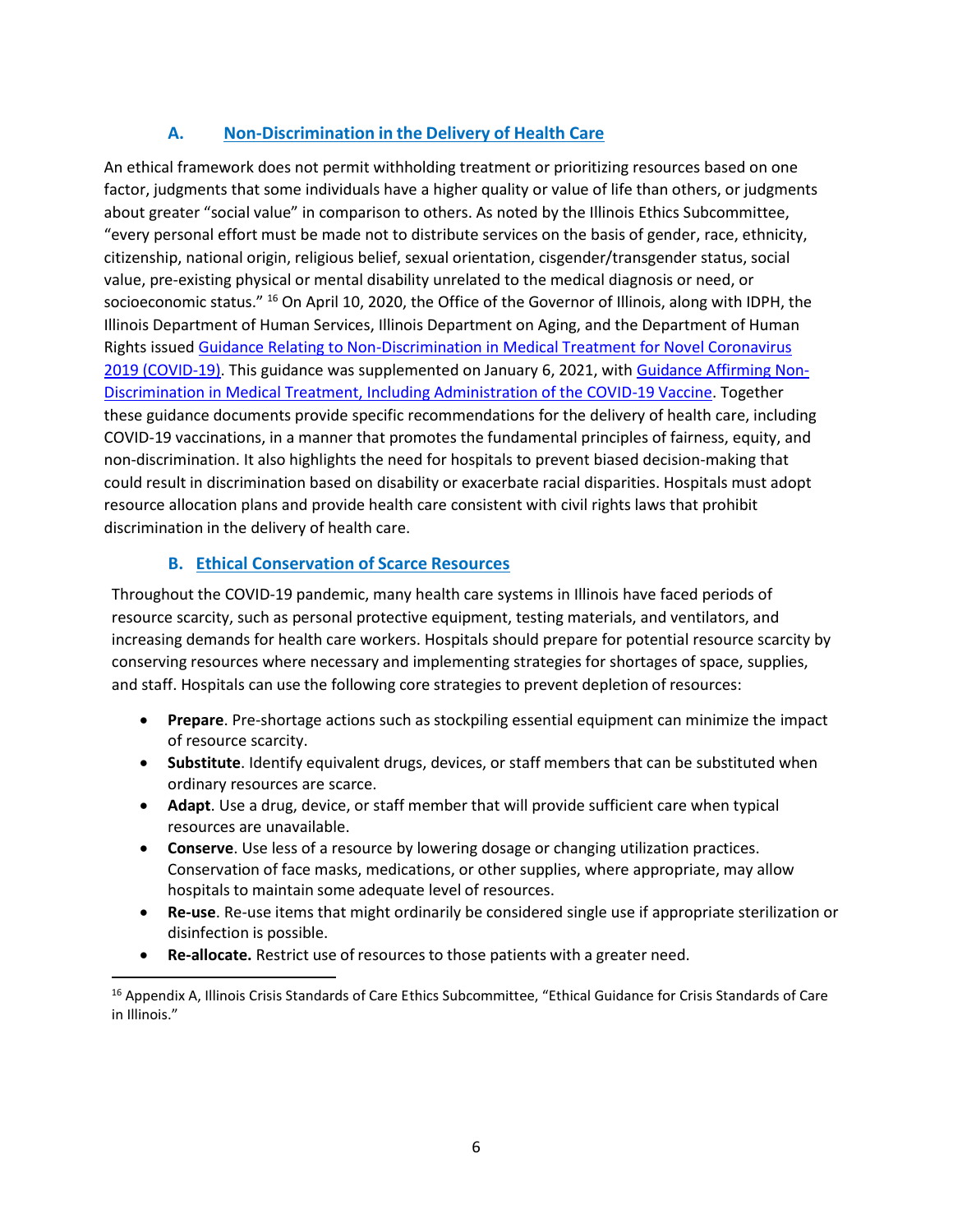#### **C. Allocation of Scarce Resources**

When conservation of supplies is insufficient to meet the needs of the crisis, hospitals will face decisions regarding how to allocate resources, including determinations of which patients will receive equipment, testing, treatment, or services. An ethical framework for allocation of scarce resources must include a fair and transparent process that considers factors such as the following:<sup>[18](#page-7-0)</sup>

- **Non-discrimination**. As discussed in Section 3(a), allocation of resources must be grounded in principles of non-discrimination.
- **E** Team decisions. As discussed in Section 3(d), hospitals should implement triage teams, rather than allowing individual providers to make allocation decisions.
- **Factors for allocation of resources.** Determinations about allocation of scarce resources should be based upon patients' likelihood of short-term survival to hospital discharge. Patients should not be de-prioritized based on age, disability, long-term life expectancy, or the intensity or duration of resource needs.
	- **Allocation decisions may not be based on:**
		- 1. Race, gender, age, religion, citizenship, sexual orientation, pre-existing physical or mental disability, or socioeconomic status (including the ability to pay)
		- 2. Judgements that some people have greater quality of life than others
		- 3. Judgements that some people have greater "social value" than others
		- 4. Judgements based on the duration or intensity of the resources
	- Facilities may not use categorial exclusion criteria and must conduct individualized assessments based on the best available objective medical evidence.
	- Facilities must be able to make reasonable modifications to the use of any clinical instruments for assessing likelihood of short-term survival to hospital discharge when necessary for accurate use with patients with underlying disabilities. A reasonable modification means a change to a rule, policy, practice, or service needed to ensure the clinical instrument does not downgrade a patient based on the patient's disability. For example, a reasonable accommodation would be necessary where a clinical instrument automatically lowers the assessment score of a patient due to disability.
- **EXANDIMIZED SEAUTE: Randomized selection.** After application of the above criteria, randomized selection processes may still be necessary if two patients are equally likely to benefit from a resource.
- **EXTE:** Palliative care. Palliative care resources should be available to any patient to minimize pain andsuffering.
- **End of life decision-making.** Healthcare providers may not exert undue influence, "steer" or pressure patients into agreeing to the withdrawal or withholding of life-sustaining treatment or require patients or their families to consent to a particular advanced care planning decision in order to continue to receive services from a facility. Further, providers may not impose blanket Do Not Resuscitate (DNR) policies. Patients must be given information on the full scope of available alternatives. Civil Rights and [COVID-19 |](https://www.hhs.gov/civil-rights/for-providers/civil-rights-covid19/index.html) HHS.gov.
- **Medical Treatment Policies**. Healthcare providers should have policies in place and appropriate training for medical staff that further prohibit steering or influencing patients with disabilities and their families into consenting to withdrawal of or withholding of life-sustaining treatment.
- **Example 1 Civil rights protections**. While the pandemic brought forth the suspension of various federal and state laws, the Office of Civil Rights (OCR) emphasized that civil rights laws remained in effect. [https://www.hhs.gov/sites/default/files/ocr-bulletin-3-28-20.pdf. H](https://www.hhs.gov/sites/default/files/ocr-bulletin-3-28-20.pdf)ospital licensing regulations in Illinois require hospitals to have policies on patients' rights and an established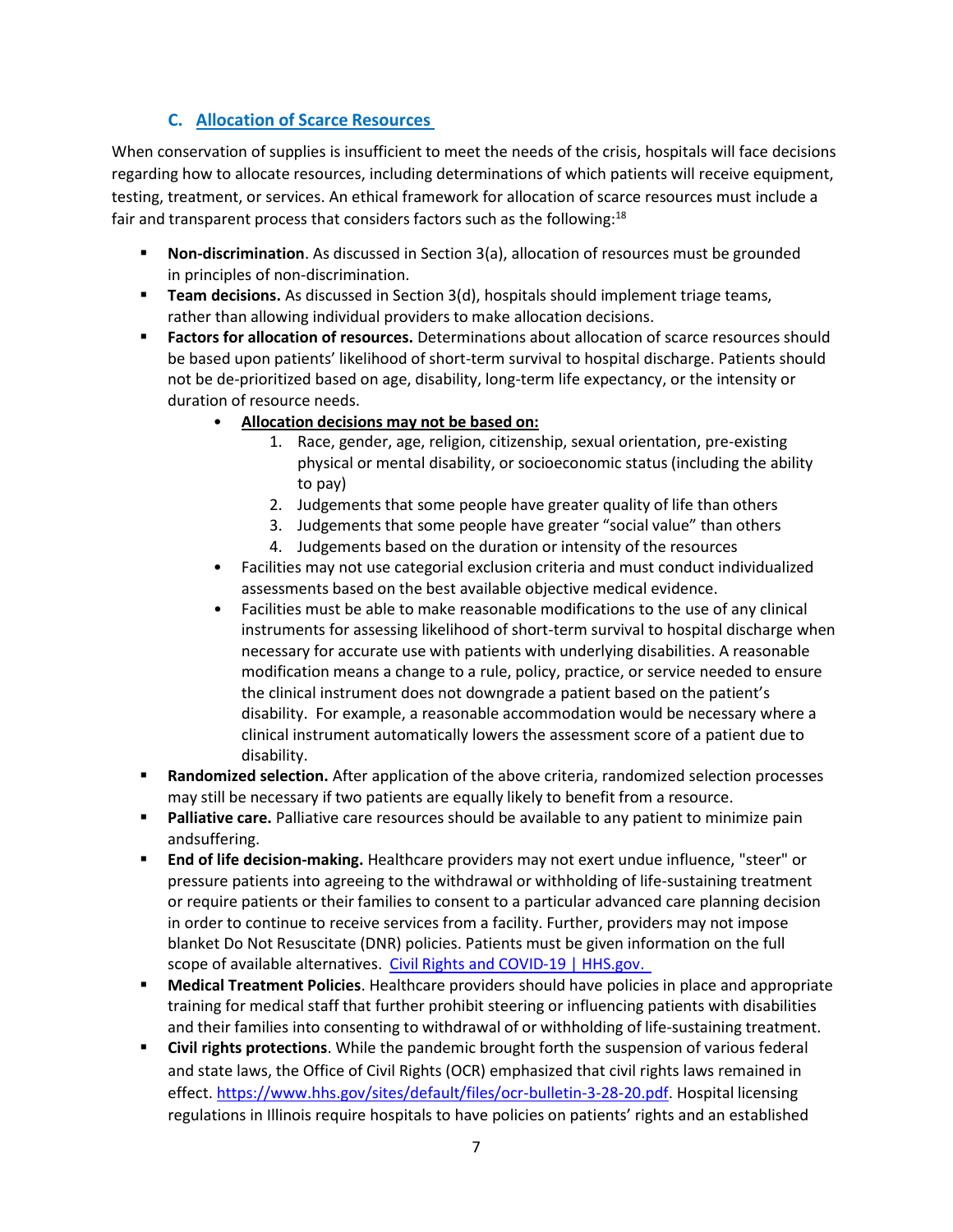process on filing a grievance based on discrimination. Hospitals must ensure that their patients' rights policies protect the most vulnerable populations and those individuals with disabilities who may face discrimination and unfair treatment during COVID-19. Hospitals must also follow the Medical Patients' Rights Act, 410 ILCS 50, by providing each patient, including those with a disability, a patient bill of rights. Providers should ensure that their patient bill of rights includes protections for those with disabilities, emphasizing fairness and ethical treatment when it comes to the allocation of scarce resources.

- **Essential workers.** Hospitals may need to prioritize essential or key workers within the health care system in order to maintain acceptable staffing levels. This includes prioritizing available personal protective equipment to health care workers so they can continue to provide essential care.
- **Re-assessment.** Hospitals should continually assess the availability of resources in order to reallocate resources as needed.

Perhaps the most difficult issue facing hospitals during the COVID-19 pandemic is the shortage of ventilators. Confronted by this issue, hospitals must rely upon a principled framework to guide their decisions for ventilator allocation when need exceeds supply. This framework should always aim to maximize positive health outcomes, consistent with the allocation principles described above. Health care providers should begin their decision-making process with the premise that all patients should have the opportunity to be eligible for ventilator support. In order to prevent compounding existing health care access disparities, ventilator policies should not be based on a "first come, first serve" basis. If the treating hospital does not have capacity to provide a ventilator, it should attempt to transfer a patient to another facility with available resources. If the potential receiving hospital has excess capacity, it should be willing to accept the transfer of patients or to provide unused ventilators to hospitals that are in high need of such resources and able to use them. Hospitals may not re-allocate personal ventilators or other life-sustaining medical equipment brought to the facility by a patient themselves.

In addition to scarcity of supplies, essential health care workers may be scarce due to high demand and exposure to the virus. Hospitals must have contingency plans in place for the possibility that the number of staff available will be inadequate due to fatigue, illness, or increased hospitalizations. The Illinois Department of Financial and Professional Regulation (IDFPR) has taken several actions to increase the health care workforce, including the issuance of temporary licenses to out-of-state and inactive physicians, nurses, physician assistants, and respiratory care practitioner[s.](#page-8-0) <sup>19</sup> The IDPH has taken similar actions regarding certified nursing assistant[s.](#page-8-1)<sup>20</sup> Hospitals may also consider using disaster privileges to bring additional staff from other hospitals without having to complete separate credentialin[g.](#page-8-2)<sup>21</sup> Accessing these additional staffing resources may be necessary to alleviate hospital staffing shortages as the COVID-19 outbreak progresses.

Providers should be transparent about treatment plans when operating in crisis standards of care and accountable towards the communities they serve. The public should not be left in doubt as to how the health care system intends to respond to a pandemic like COVID-19.

<span id="page-7-0"></span><sup>&</sup>lt;sup>18</sup> These values are derived from the Ethics Subcommittee whitepaper "Ethical Guidance for Crisis Standards of Care in Illinois."